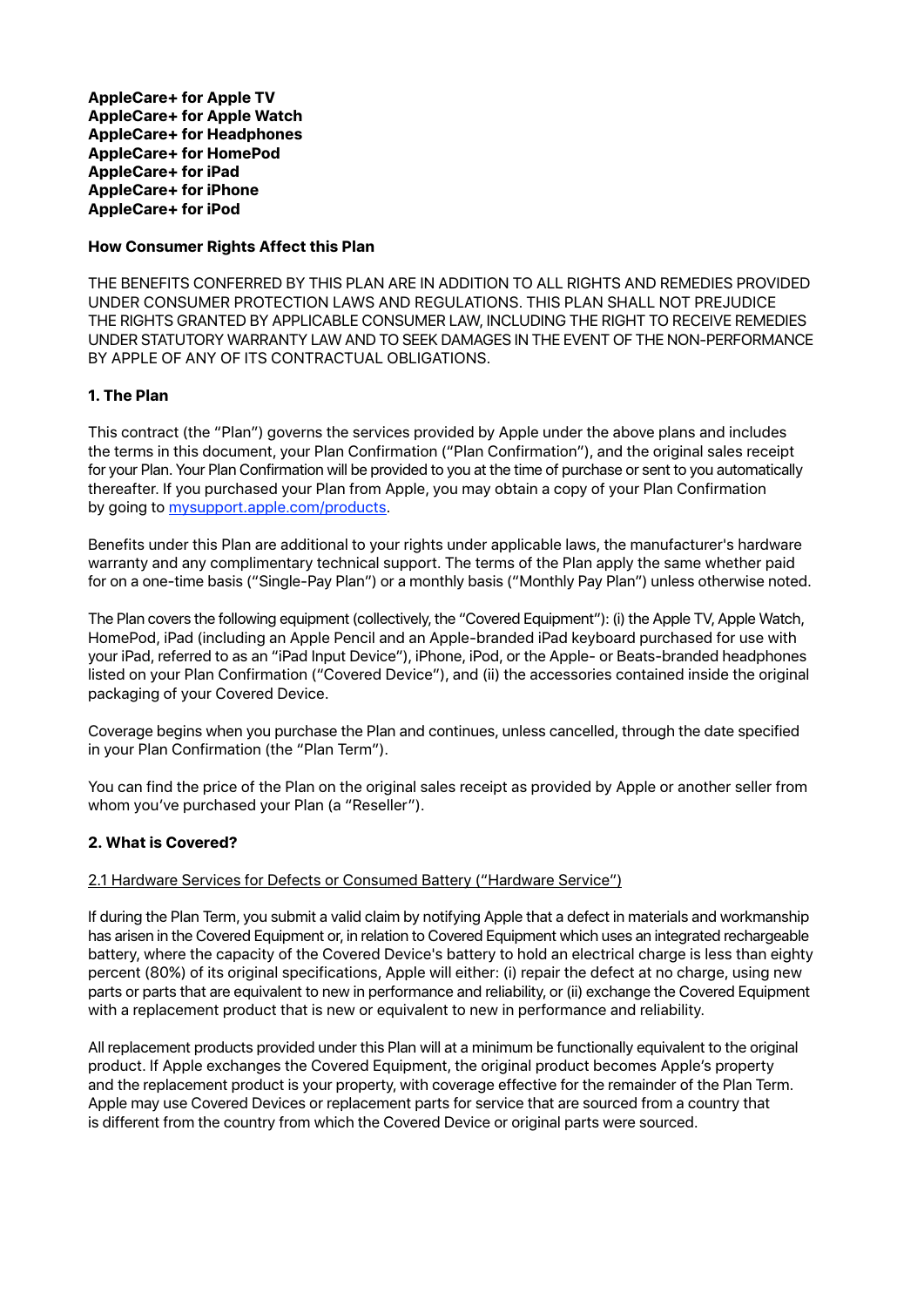#### 2.2 Services for Accidental Damage from Handling ("ADH Service")

If during the Plan Term you submit a valid claim by notifying Apple that the Covered Device has failed due to accidental damage from handling resulting from an unexpected and unintentional external event (such as, drops and damage caused by liquid contact) ("ADH"), Apple will, subject to your payment of the service fee described below, either (i) repair the defect using new or refurbished parts that are equivalent to new in performance and reliability, or (ii) exchange the Covered Device with a replacement product that is new or equivalent to new in performance and reliability. Each time you receive services for ADH is a "Service Event". **Exclusions apply as described below. Further, services for ADH expire and all of Apple's obligations to you under this Section are fulfilled in their entirety once Apple has provided to you two (2) Service Events within each twelve (12)-month period based on your Plan's original purchase date as specified on the original sales receipt. All other Plan benefits continue throughout and you are entitled to two (2) new ADH Service Events after the expiration of each twelve (12)-month period of continued coverage.**

**Important:** Please refer to Section 3 for exclusions on provision of ADH Service.

The following service fees apply to each Service Event:

| Apple TV:                                                              | 1,290 ₹       |
|------------------------------------------------------------------------|---------------|
| Apple Watch (excluding Edition and Hermès):                            | 5,900 ₹       |
| Apple Watch (Edition or Hermès):                                       | 6,900 ₹       |
| HomePod:                                                               | 2,900 ₹       |
| HomePod mini:                                                          | 1,290 ₹       |
| iPad Pro:                                                              | 3,900 ₹       |
| iPad (all other models):                                               | $3,900 \t{5}$ |
| iPad Input Devices:                                                    | 2,500 ₹       |
| iPhone:                                                                |               |
| Screen-Only Damage:                                                    | $2,500$ ₹     |
| Back Glass-Only Damage (not available on models older than iPhone 12): | 2,500 ₹       |
| All Other Damage:                                                      | 8,900 ₹       |
| iPod:                                                                  | 2,500 ₹       |
| Apple-branded headphones:                                              | $2,500$ ₹     |
| Beats-branded headphones:                                              | $2,500$ ₹     |

*\*Fees include applicable taxes payable by you* 

ADH Service for an iPad Input Device will count as a separate Service Event from ADH Service of your iPad and count towards your two Service Events, even if both your iPad and an iPad Input Device are damaged at the same time.

For iPhone – Screen-Only or Back Glass-Only Damage, the Covered Device must have no additional damage beyond either the screen or back glass damage, including, but not limited to, a bent or dented enclosure, that would prevent Apple from replacing either the screen or back glass on the Covered Device. Covered Devices with additional damage will be charged as iPhone All Other Damage.For an iPhone with both screen and back glass damage, but no additional damage beyond the screen and back glass damage, including, but not limited to, a bent or dented enclosure, that would prevent Apple from replacing the screen and back glass on the Covered Device, separate Screen-Only and Back Glass-Only service fees will apply to the ADH Service, but only one Service Event will be counted towards your two Service Events. Covered Devices with additional damage will be charged as iPhone All Other Damage.

Screen and back glass repairs are not available on devices other than iPhones. Back glass repairs are not available on iPhone models older than the iPhone 12.

The ADH coverage under this Plan is insured by Tata AIG General Insurance Company Limited ("Insurer") pursuant to an insurance policy issued to Apple. For ADH coverage, Apple will provide for the Service Events under this Section 2.2 and will serve as your point of contact respecting such ADH Service. Apple will cover the costs of such Service Events in excess of your service fee.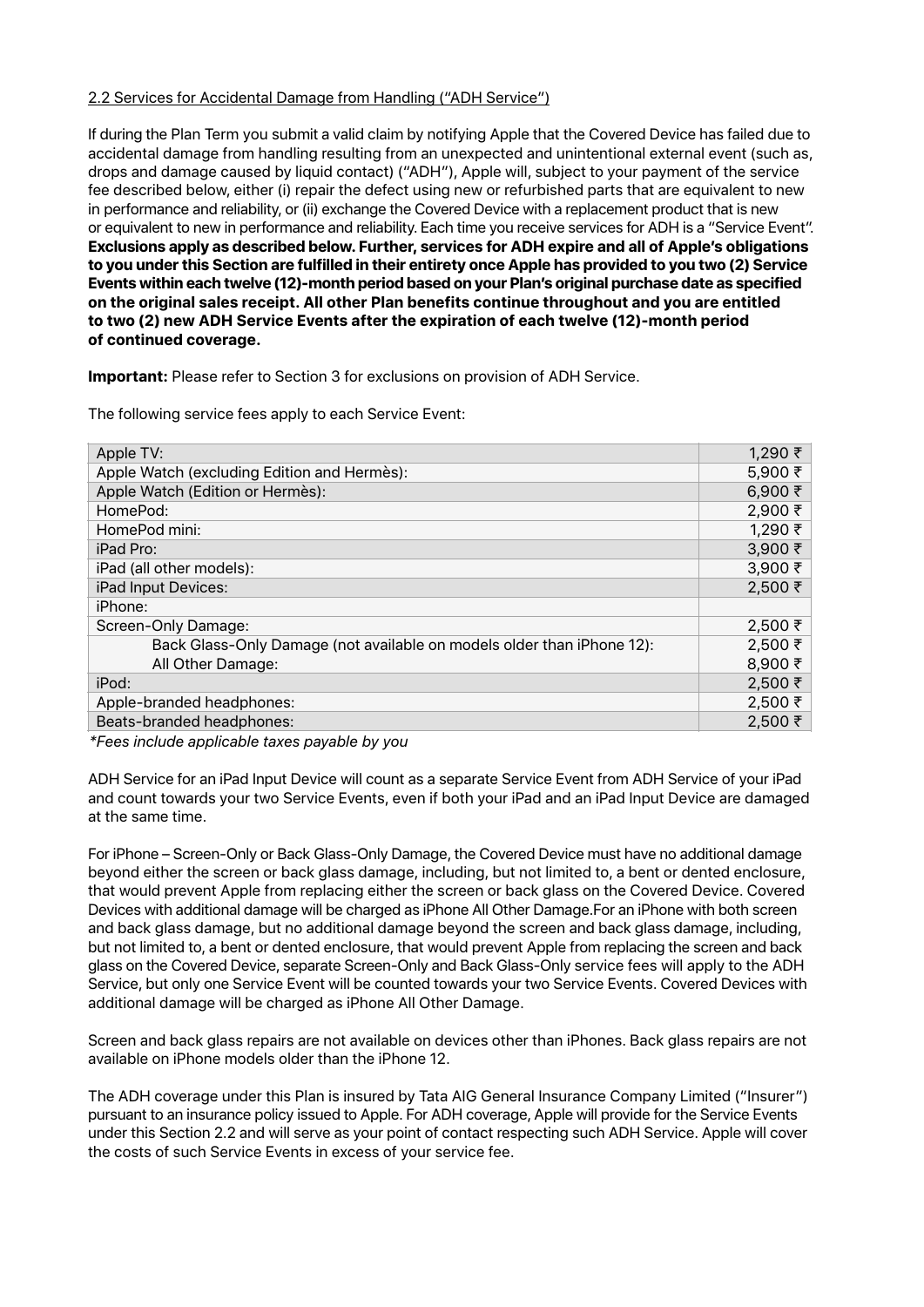Please note that if you seek service under this Plan in a country other than your country of purchase, the service fee will need to be paid in that country's currency and at that country's applicable rate – for further details, including regarding applicable fees by country, please visit the AppleCare+ support website at [apple.com/legal/sales-support/applecare/applecareplus.](http://www.apple.com/legal/sales-support/applecare/applecareplus/)

# 2.3 Technical Support

During the Plan Term, Apple will provide you with priority access to telephone and web-based technical support for Covered Equipment ("Technical Support"). Your Technical Support starts on expiration of the complimentary technical support provided by Apple, which starts on the date you purchase the Covered Equipment. Technical support may include assistance with installation, launch, configuration, troubleshooting, and recovery (excluding data recovery), including storing, retrieving, and managing files; interpreting system error messages; and determining when hardware service is required or ADH coverage may be applicable. Apple will provide support for the then-current version of the supported software, and the prior Major Release. For purposes of this section, the term "Major Release" means a significant version of software that is commercially released by Apple in a release number format such as "1.0" or "2.0" and which is not in beta or pre-release form.

Apple Technical Support is limited to the following: (i) the Covered Equipment, (ii) the Apple-branded Operating System ("OS") and Apple- or Beats-branded software applications that are pre-installed on or designed to operate with the Covered Equipment ("Consumer Software"), and (iii) connectivity issues between the Covered Equipment, a laptop or desktop computer, a compatible television, or other compatible wireless device that meets the Covered Equipment's connectivity specifications and runs an operating system supported by the Covered Equipment. **Exclusions apply as described below.** 

# **3. What is not Covered?**

# 3.1 Hardware Service and ADH Service

Apple may restrict Hardware Service and ADH Service to the country where the Covered Equipment was originally purchased.

Apple will not provide Hardware Service or ADH Service in the following circumstances:

(a) to protect against normal wear and tear, or to repair cosmetic damage not affecting the functionality of the Covered Equipment;

(b) to conduct preventative maintenance;

(c) to replace Covered Equipment that is lost or stolen;

(d) to repair damage caused by reckless, abusive, willful or intentional conduct, or any use of the Covered Equipment in a manner not normal or intended by Apple;

(e) to install, remove or dispose of the Covered Equipment or the equipment provided to you while the Covered Equipment is being serviced;

(f) to repair damage caused by a product that is not Covered Equipment;

(g) to repair any damage to Covered Equipment (regardless of the cause) if the Covered Equipment has been opened, serviced, modified, installed or altered by anyone other than Apple or an authorized representative of Apple;

(h) to repair pre-existing conditions of the Covered Equipment if you purchased the Plan after you purchased the Covered Equipment;

(i) to repair any damage to Covered Equipment with a serial number that has been altered, defaced or removed; (j) to repair damages caused by fire, earthquake, flood, or other similar external causes;

(k) to protect against damage caused by the presence of hazardous materials, including, but not limited to, biological or nuclear materials and allergens, that present a risk to human health; or

(l) to protect against damage caused by any civil or foreign war, invasion, rebellion, civil commotion, confiscation by the authorities, order of any government, public authority, or custom officials.

Installation of third-party parts may affect your coverage. As a condition of receiving Hardware or ADH Services, all Covered Equipment must be returned to Apple in its entirety including all original parts or Apple-authorized replacement components. The restriction does not prejudice your consumer law rights.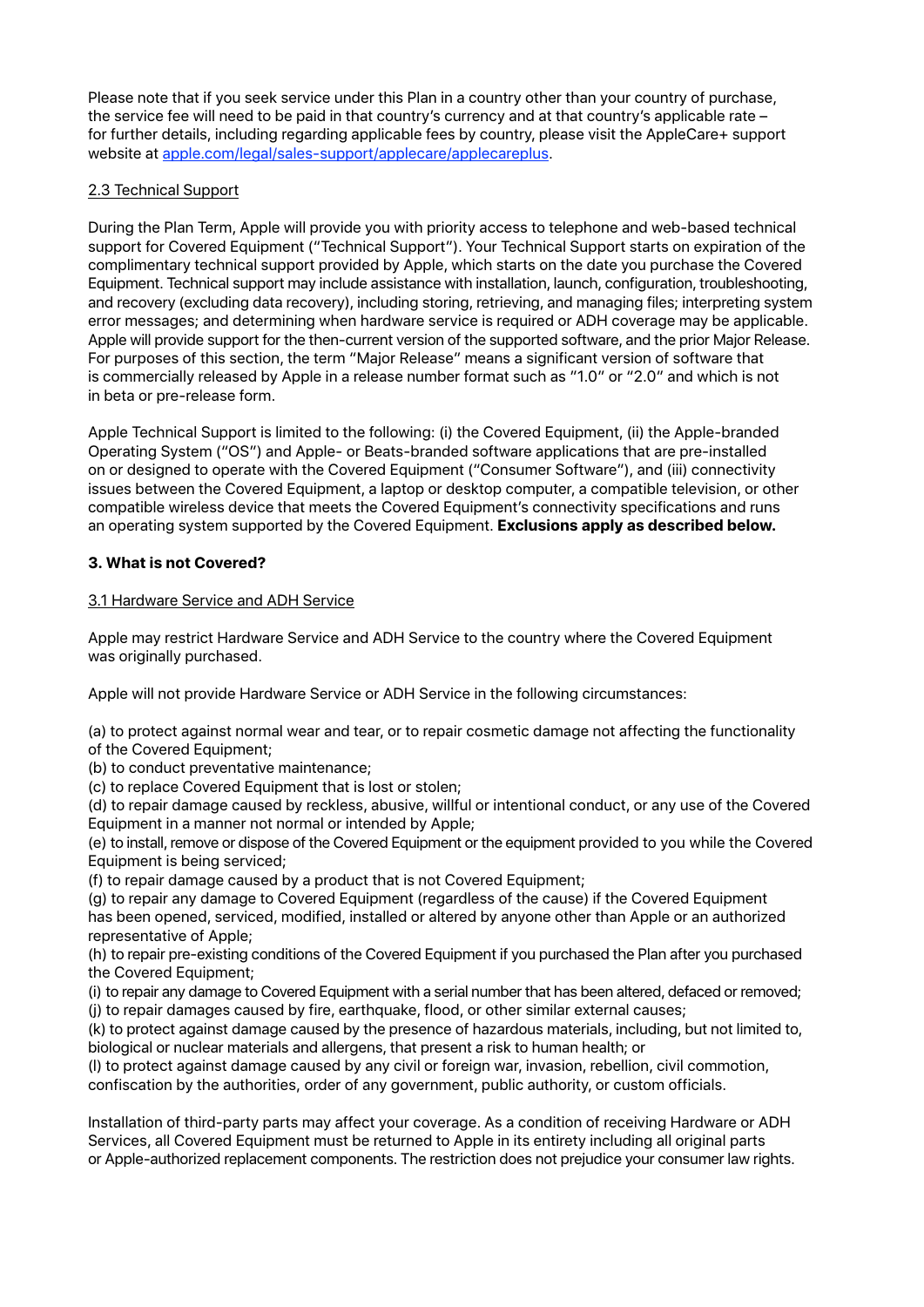### 3.2 Technical Support

Apple will not provide Technical Support in the following circumstances:

(a) For use of the OS and Consumer Software as server-based applications;

(b) For issues that could be resolved by upgrading software to the then-current version;

(c) For third-party products or their effects on or interactions with the Covered Equipment;

(d) For your use of a computer or OS that is not related to Consumer Software or to connectivity issues with the Covered Equipment;

(e) For software other than the Consumer Software;

(f) For any Consumer Software designated as "beta", "prerelease", or "preview", or similar designation; or (g) For damage to, or loss of, any software or data that was residing or recorded on the Covered Equipment (note: the Plan does not cover the recovery or reinstallation of software programs and user data).

# **4. How to Obtain Service and Support?**

You may obtain service or Technical Support by calling Apple or accessing [support.apple.com/en-in](https://support.apple.com/en-in). You must provide the Plan Agreement Number or Covered Device serial number. You must also, upon request, present your Plan Confirmation, and the original sales receipt for your Covered Device and your Plan.

# **5. Service Options**

Apple will provide Hardware or ADH Service to you through one or more of these options:

(a) Carry-in service. Carry-in service is available for most Covered Equipment. Return the Covered Equipment to an Apple-owned retail store location or to an Apple-authorized service provider ("AASP") that offers carry-in service. Service will be performed for you at the store, or the store may send the Covered Equipment to an Apple repair service ("ARS") site for service. You must promptly retrieve the Covered Equipment. (b) Pickup and delivery repair service. If Apple determines that your Covered Equipment is eligible for pickup and delivery repair service, Apple will arrange to pick up your Covered Equipment. Once service is complete, Apple will return the Covered Equipment or a replacement device or part to you. Apple will pay for pickup and delivery to and from your location if all instructions are followed.

Apple may change the method by which Apple provides repair or replacement service to you and your Covered Equipment's eligibility to receive a particular method of service.

Service will be limited to the options available in the country where you request service. Service options, parts availability and response times may vary. If service is not available for the Covered Equipment in a country that is not the country of purchase, you may be responsible for shipping and handling charges to facilitate service in a country where service is available. If you seek service in a country that is not the country of purchase, you must comply with all applicable import and export laws and regulations and be responsible for all custom duties, V.A.T. or GST and other associated sales taxes and charges. For international service, Apple may repair or exchange products and parts with comparable products and parts that comply with local standards.

### **6. Your Responsibilities**

To receive service or support under the Plan, you agree to (i) provide your Plan Agreement Number and a copy of your Plan's original proof of purchase, (ii) provide information about the symptoms and causes of the issues with the Covered Equipment, (iii) respond to requests for information needed to diagnose or service the Covered Equipment, (iv) follow instructions Apple gives you, (v) update software to currently published releases prior to seeking service, and (vi) back up software and data residing on the Covered Equipment.

DURING HARDWARE SERVICE, APPLE WILL DELETE THE CONTENTS OF THE COVERED EQUIPMENT AND REFORMAT THE STORAGE MEDIA. Apple will return your Covered Equipment or provide a replacement as the Covered Equipment was originally configured, subject to applicable updates. Apple may install OS updates as part of hardware service that will prevent the Covered Equipment from reverting to an earlier version of the OS. Third-party applications installed on the Covered Equipment may not be compatible or work with the Covered Equipment as a result of the OS update. You will be responsible for reinstalling all other software programs, data, and passwords.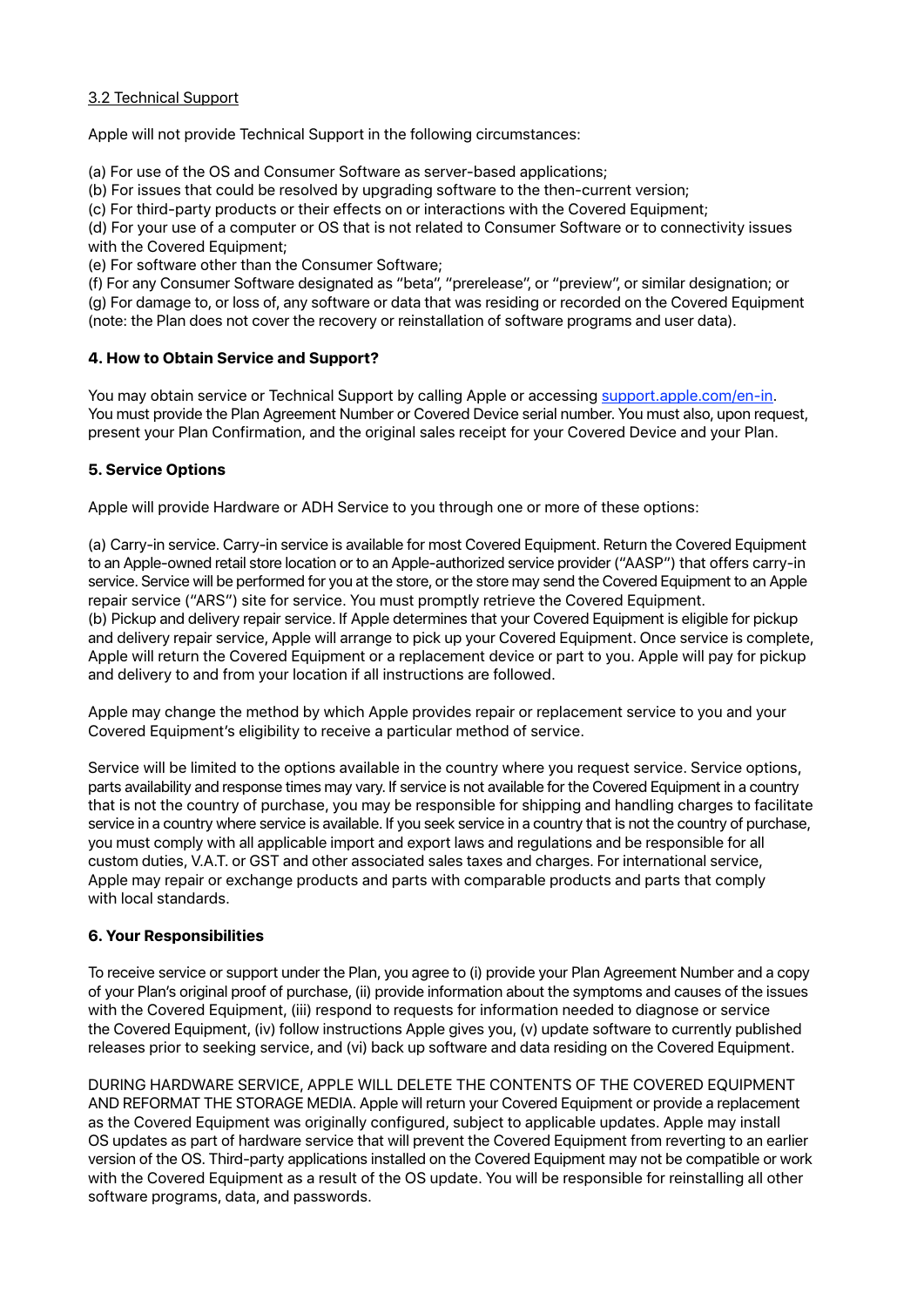### **7. Limitation of Liability**

TO THE MAXIMUM EXTENT PERMITTED BY APPLICABLE LAW, APPLE AND ITS EMPLOYEES AND AGENTS WILL UNDER NO CIRCUMSTANCES BE LIABLE TO YOU OR ANY SUBSEQUENT OWNER OF THE COVERED EQUIPMENT FOR ANY INDIRECT OR CONSEQUENTIAL DAMAGES, INCLUDING, BUT NOT LIMITED TO, THE COSTS OF RECOVERING, REPROGRAMMING, OR REPRODUCING ANY PROGRAM OR DATA OR THE FAILURE TO MAINTAIN THE CONFIDENTIALITY OF DATA, ANY LOSS OF BUSINESS, PROFITS, REVENUE OR ANTICIPATED SAVINGS, RESULTING FROM APPLE'S OBLIGATIONS UNDER THIS PLAN. TO THE MAXIMUM EXTENT PERMITTED BY APPLICABLE LAW, THE LIMIT OF APPLE AND ITS EMPLOYEES' AND AGENTS' LIABILITY TO YOU AND ANY SUBSEQUENT OWNER ARISING UNDER THIS PLAN SHALL NOT EXCEED THE ORIGINAL PRICE PAID FOR THIS PLAN. APPLE SPECIFICALLY DOES NOT WARRANT THAT (i) IT WILL BE ABLE TO REPAIR OR REPLACE THE COVERED EQUIPMENT WITHOUT RISK TO OR LOSS OF PROGRAMS OR DATA, (ii) IT WILL MAINTAIN THE CONFIDENTIALITY OF DATA, OR (iii) THE OPERATION OF THE PRODUCT WILL BE UNINTERRUPTED OR ERROR-FREE.

THE BENEFITS CONFERRED BY THIS PLAN ARE IN ADDITION TO ANY RIGHTS AND REMEDIES PROVIDED UNDER CONSUMER LAWS AND REGULATIONS. TO THE EXTENT THAT LIABILITY UNDER SUCH LAWS AND REGULATIONS MAY BE LIMITED, APPLE'S LIABILITY IS LIMITED, AT ITS SOLE OPTION, TO REPLACEMENT OR REPAIR OF THE COVERED EQUIPMENT OR SUPPLY OF THE SERVICE. SOME STATES OR PROVINCES DO NOT ALLOW THE EXCLUSION OR LIMITATION OF INCIDENTAL OR CONSEQUENTIAL DAMAGES, SO SOME OR ALL OF THE ABOVE LIMITATIONS MAY NOT APPLY TO YOU.

### **8. Cancellation**

### 8.1 Your Cancellation Rights

Regardless of your method of purchase, you may cancel this Plan at any time for any reason.

(a) Cancellations with the return of your Covered Device:

Regardless of your Plan type, to cancel this Plan with the return of your Covered Device, go to the original sales channel of your Covered Device purchase (whether a Reseller or Apple). You (or the financing entity, in the event your Plan was financed) will receive a full Plan refund.

(b) All other cancellations:

(i) For Single-Pay Plans:

To cancel a Single-Pay Plan, call Apple or send written notice with your Plan Agreement Number to AppleCare Administration, Apple India Private Ltd at 19th Floor, Concorde Tower C, UB City No. 24, Vittal Mallya Road, Bangalore 560-001, India. You must send a copy of the Plan's original proof of purchase with your notice.

Unless local law provides otherwise, cancellation refunds will be provided as follows:

(A) If you cancel within thirty (30) days of your Plan's purchase or receipt of this Plan, whichever occurs later, you will receive a full refund less the value of any benefits provided to you under the Plan.

(B) If you cancel more than thirty (30) days after your receipt of this Plan, you will receive a pro-rata refund of the original purchase price, plus recoverable GST, if applicable. The pro-rata refund is based on the percentage of unexpired Plan Term from the Plan's date of purchase, less the value of any benefits provided to you under the Plan.

### (ii) For Monthly Pay Plans:

To cancel a Monthly Pay Plan, you may:

- (A) Turn off your next Monthly Pay Plan billing renewal through your billing platform (if available); or
- (B) Call your billing provider (whether a Reseller or Apple) to cancel your Monthly Pay Plan.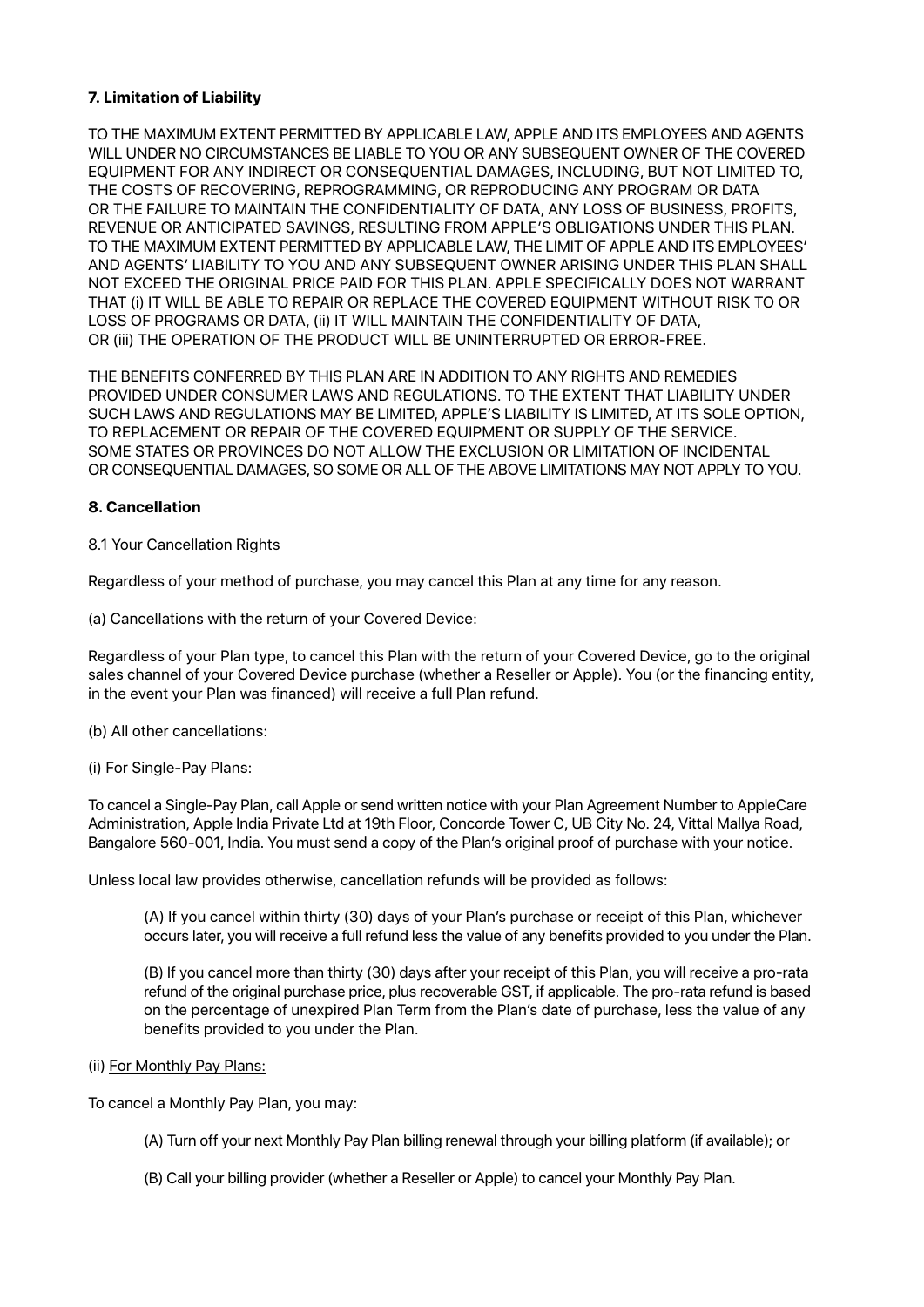Unless applicable local law provides otherwise, in either case, your cancellation will be deferred until midnight on the last day of the month for which the last monthly payment was paid. Your Monthly Pay Plan will remain active until the end of that month at which point it will be cancelled and no cancellation refund will be provided. Your failure to timely and fully make any monthly payment will be deemed an expression of your intent to cancel your Plan and you will not be entitled to receive a refund of any monthly payments you have made.

If your Monthly Pay Plan is financed by a third party, contact the financing entity to cancel your Plan. Apple may return any refund owed to the financing entity who paid Apple for your Plan.

#### 8.2 Apple's Cancellation Rights

Unless applicable local law provides otherwise, Apple may cancel this Plan for fraud or material misrepresentation, or if service parts for the Covered Equipment are not available, upon thirty (30) days' prior written notice. If local law permits and Apple cancels this Plan for the unavailability of service parts, you will receive a pro-rata refund for the Plan's unexpired term.

#### 8.3 Effect of Cancellation

Upon the effective date of your cancellation, Apple's future obligations under this Plan to you are fully extinguished.

### **9. Transfer of Plan**

You may make a one-time permanent transfer of all of your rights under the Plan to another party, provided that: (i) you transfer to the other party the original proof of purchase, the Plan Confirmation, the Plan's printed materials and this service contract; (ii) you notify Apple of the transfer by sending notice of transfer to AppleCare Administration at Apple India Private Ltd at 19th Floor, Concorde Tower C, UB City No. 24, Vittal Mallya Road, Bangalore 560-001, India, and (iii) the other party accepts the terms of this service contract. Additionally, with regard to Monthly Pay Plans, including if you financed the purchase of your Plan, the transferee must assume and comply with all payment obligations of the transferor, and any failure to do so by a transferee shall immediately trigger the cancellation provisions applicable to Monthly Pay Plans, as described in Section 8.1. When notifying Apple of the transfer, you must provide the Plan Agreement Number, the serial number of the Covered Equipment, and the name, address, telephone number and email address of the new owner.

### **10. General Terms**

(a) Apple may subcontract or assign performance of its obligations to third parties but shall not be relieved of its obligations to you in doing so.

(b) Apple is not responsible for any failures or delays in performing under the Plan that are due to events outside of Apple's reasonable control.

(c) You are not required to perform preventative maintenance on the Covered Equipment to receive service under the Plan.

(d) This Plan is offered and valid only in the Republic of India. Persons who have not reached the age of majority may not purchase this Plan. This Plan may not be available in all jurisdictions, and is not available where prohibited by law.

(e) In carrying out its obligations Apple may, at its discretion and solely for the purposes of monitoring the quality of Apple's response, record part or all of the calls between you and Apple.

(f) You agree that any information or data disclosed to Apple under this Plan is not confidential or proprietary to you. Furthermore, you agree that Apple may collect and process data on your behalf when it provides service. This may include transferring your data to affiliated companies, the Insurer, or service providers in accordance with the Apple Customer Privacy Policy.